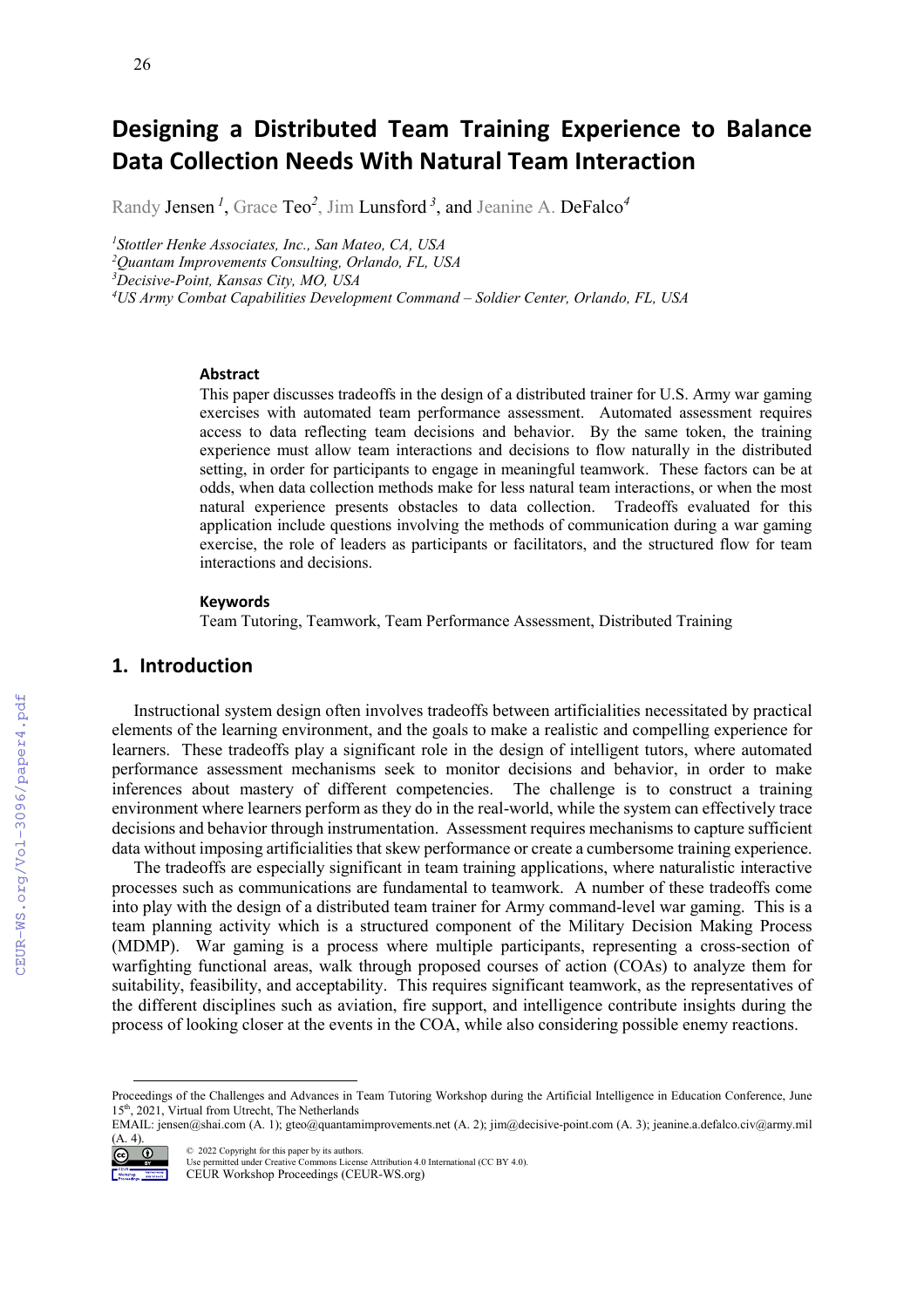The training experience is designed to engage distributed teams in war gaming scenarios while their behaviors are assessed for several teamwork dimensions. The breakdown of dimensions applied to the domain of war gaming is adapted from common themes in the literature, with factors including leadership, supporting behaviors, information exchange, communication quality, team cognition, and team orientation [1-5]. Since participant behaviors are to be coded and scored on measures of these dimensions, it is critical that they are afforded opportunities to exhibit these indicative behaviors while war gaming in the training environment. Hence, the design must find a balance between the requirement to collect sufficient performance data to be used as indicators of teamwork in an exercise, and the requirement to provide an exercise experience where teams can effectively carry out war gaming in a way that is natural to the tasks.

## **2. Design Tradeoffs for Training Team War Gaming**

Tradeoffs evaluated for this team training application include questions involving the means or channels of communication to be used during a war gaming exercise within the environment, the role of leaders as participants and/or facilitators, and the manner in which the flow of team interactions and decisions is structured during the exercises. These are each discussed in the following sections.

#### **2.1. Tradeoffs in Team Communication Methods**

In developing a team training experience, if data collection needs are given primary weight as a design factor, then in order to facilitate machine understanding of communication content, some constraints on communication methods may be utilized. This might mean relying on formatted or predefined messages, and limiting free-flowing team communications, which reduces the realism of the training experience. The opposite approach is to emphasize natural team interaction, and support or allow as much communication as possible, by any means available. There may inherently be hard constraints, as some forms of team communication simply cannot be easily simulated in a distributed virtual environment, such as the nonverbal cues used by a co-located team. Yet for any free-form communications such as voice or even chat, these can be readily supported in a virtual environment, but there are significant technical challenges in developing capabilities for automated understanding of the content. There have been numerous efforts to make communications assessment easier, but this is still an area of research and development. So the approach that emphasizes realistic team interaction has advantages for the training experience, but downsides due to the difficulty in either accessing or interpreting a significant data source for indicators of team performance to be used for assessment.

There are numerous possibilities for the design of communications methods in a distributed war gaming trainer, but for simplicity we mainly evaluated two competing approaches: one that requires all communications to be "in-game" using chat, and one that allows collaboration by other means even if those are not collected as data sources for assessment. These two approaches are described and contrasted in Table 1.

|            | "In-game" Mechanisms Only                                                                                                                         | Unrestricted Communication                                                                                                                                                |
|------------|---------------------------------------------------------------------------------------------------------------------------------------------------|---------------------------------------------------------------------------------------------------------------------------------------------------------------------------|
| Details    | • Provide chat rooms<br>• Require decisions to be expressed<br>using overt input mechanisms<br>• No other ways for participants to<br>communicate | • Provide chat rooms<br>• Require decisions to be expressed<br>using overt input mechanisms<br>• Allow other unmonitored<br>communications (virtual, phone,<br>same room) |
| Advantages | • Enforces collaboration using tools<br>that can be fully monitored by the<br>tutor                                                               | • Realistic, resembles real-world<br>war gaming which is often<br>conducted co-located<br>• Conducive to team dynamics                                                    |

**Table 1:** Comparison of approaches for team communications in war gaming.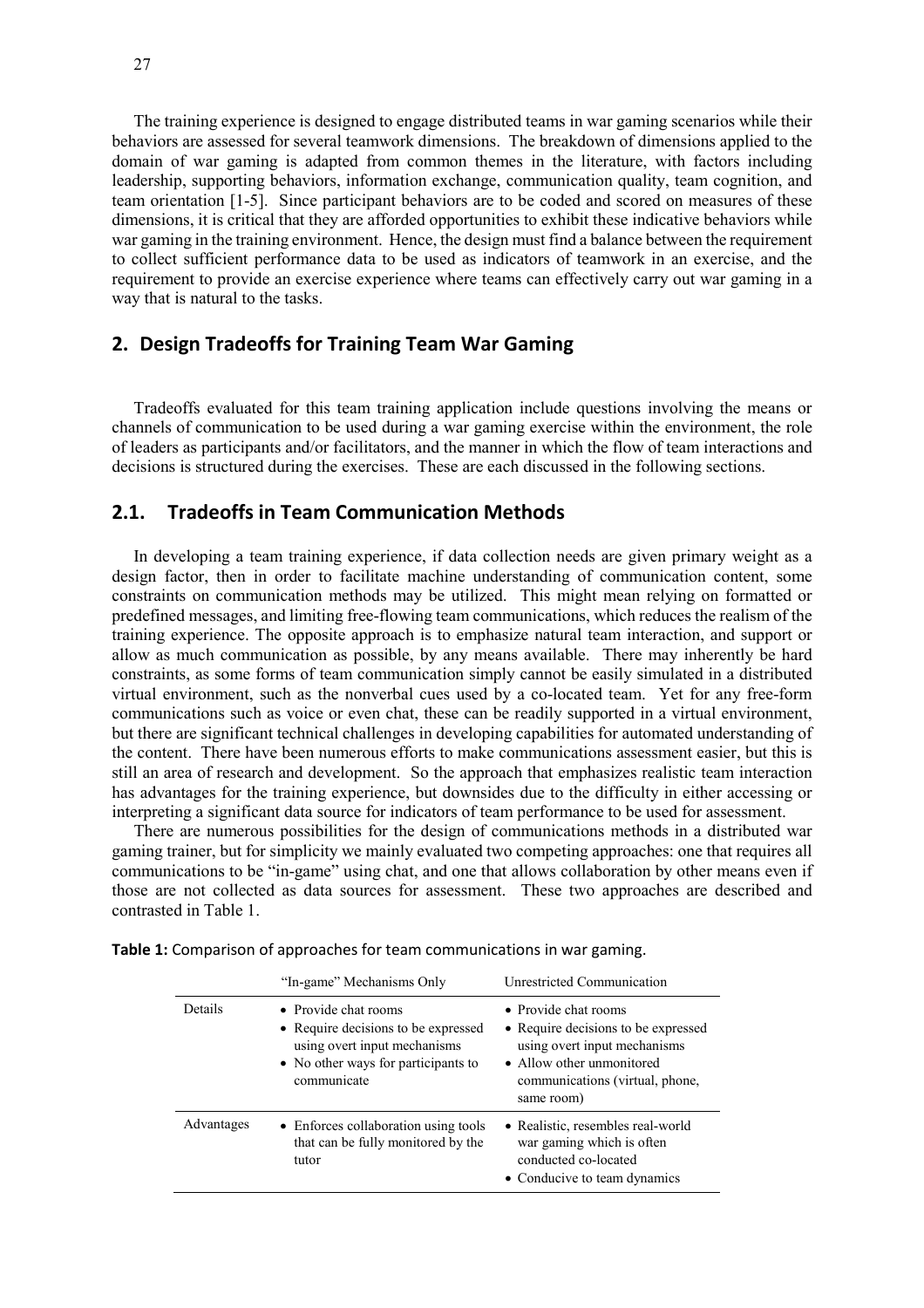|                                                                                                                     | • Voice is not required, just allowed                                                                                                      |
|---------------------------------------------------------------------------------------------------------------------|--------------------------------------------------------------------------------------------------------------------------------------------|
| Disadvantages $\bullet$ Less realistic<br>• Requires proficiency with user<br>interface elements<br>• Less engaging | • Voice and non-verbal<br>communications are not<br>monitored or assessed<br>• Key process information for<br>teamwork may be inaccessible |

With both approaches above, a chat room is provided as one means of communication, and also specific decision inputs must be expressed overtly via user interface elements. For example, in the war gaming process, if the aviation lead chooses a route for a helicopter attack, and if the fire support lead agrees with the chosen route, both of these decisions must be expressed using direct inputs in the training environment. Then at a minimum the training system has information about the decisions, including key inputs across members within the team, which can be used to assess teamwork.

The two approaches differ in the amount of information available for assessment of the communications that relate to these decisions. Both collect chat data for assessment, but one allows additional unmonitored communications. In our example, did the fire support lead provide information about planned indirect fires, to influence the aviation lead's choice of routes? If such communications take place strictly over monitored channels such as chat, then this adds to the picture for assessment reasoning. If such communications may take place in completely unmonitored forms, then the assessment can neither analyze their content, nor even reason about the absence of communications, for example to draw conclusions about a lack of information exchange. However, the operational environment can impact behavior and team dynamics. If communications require extra effort with specific user interface elements, then team members may not volunteer information as readily as when they can simply verbalize it.

For the war gaming training application, subject matter expert discussions led to the conclusion that the design of the team communications experience should weigh realism more heavily than data collection. More specifically, artificial restraints on team communication methods would be a greater detriment to training objectives than a lack of data for assessment. So the design choice for this tradeoff is to plan for the approach where unrestricted communications are allowed, as long as key decision inputs are made directly in the training environment in a form that the training system can process.

One assumption built into this conclusion is that voice communications are difficult to assess. But although this remains an area of research, such capabilities may be feasible in the future. So the expectation that voice communications cannot be assessed is a near-term practical assumption, not permanent. Another assumption relates to the expected level of comfort for training participants using chat-based communication methods. On one hand, chat has become increasingly prevalent in the digital world, and in both the training and operations settings there are examples where chat has been the primary or only platform [6]. Yet, specifically for the command staff involved in war gaming, and the free-form, almost brainstorming nature of COA analysis interactions, chat can be sufficient but perhaps not ideal. The subject matter expert determination is that team dynamics for war gaming exercises would be most realistic if communication methods are not limited to chat. Thus despite the impact on data collection for assessment, the design emphasis is on the experiential benefits of conducting team war gaming exercises with communications as realistic as possible.

### **2.2. Tradeoffs in Designated Responsibilities for the Leader Role**

When command staff go through the war gaming process in accord with MDMP practices, the leader customarily takes a directorial role, managing the walkthrough of events in the COA, soliciting inputs from team members, and ensuring that decisions are made. Often the commander is not present, so war gaming is led by an executive officer or chief of staff, who manages the conversation and the resulting decision products that will be reported back to the commander. In mapping this unique role to a distributed training setting, the designated leader is the natural person to inherit the analogous responsibility to facilitate the mechanics of the browser-based exercise with remote participants. For example, this involves making sure all parties are logged in and present, taking overt actions to step through COA events, and managing the level of detail for team analysis. In the real-world setting,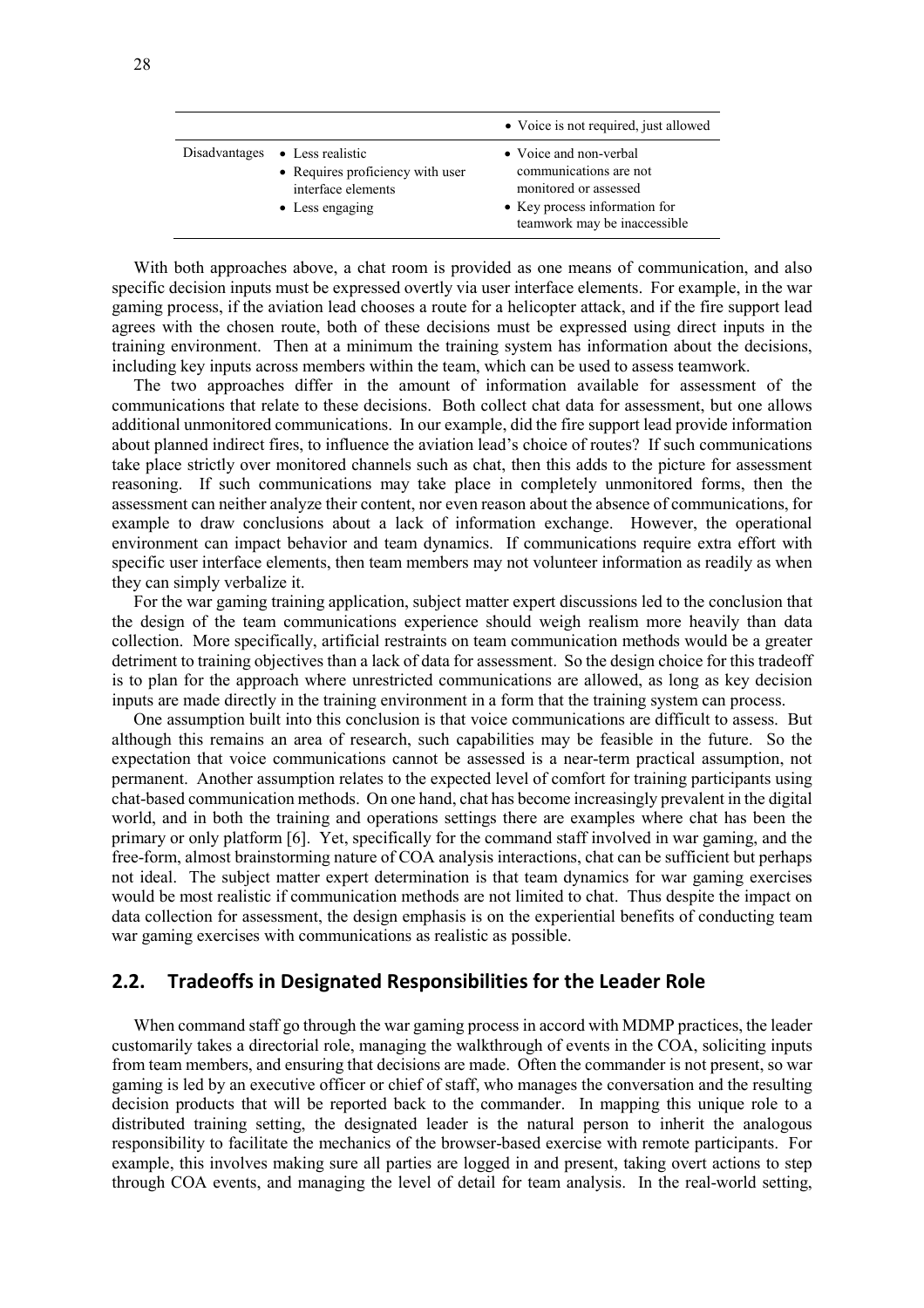discussion topics are queued up conversationally, but in the distributed setting there are user interface actions required to manage the exercise for participants.

A standard design goal, especially for distributed training, is to try to minimize the degree to which participants need to be occupied with gaining familiarity with the training environment, instead of the training tasks themselves. Thus for the leader who will serve as exercise controller, it is important to provide as much support as possible to help manage the effective flow of exercises, ideally avoiding team confusion in working with the training environment. This is where the tradeoff arises, between supporting the leader's responsibility to control the mechanical elements of orchestrating the progression of a distributed exercise, and supporting the leader's function in directing COA analysis tasks and decisions in war gaming.

Table 2 below summarizes two different approaches for the nature of support to be provided to leaders in distributed war gaming exercises.

|               | No Script or Cues for Leader                                                                                                                                                                                                                                          | Script and Cues Provided to Leader                                                                                                                                                                                                                                                            |
|---------------|-----------------------------------------------------------------------------------------------------------------------------------------------------------------------------------------------------------------------------------------------------------------------|-----------------------------------------------------------------------------------------------------------------------------------------------------------------------------------------------------------------------------------------------------------------------------------------------|
| Details       | • Leader minimum role is to<br>manage progression through COA<br>• Team members independently<br>take tasks at each COA step, or<br>may be assigned tasks if the leader<br>chooses to<br>• Leader is responsible for<br>determining if a task needs to be<br>assigned | • Leader receives cues throughout<br>the scenario to trigger progression<br>through the COA and assign tasks<br>• Other team members receive<br>tasking only from the leader<br>• Leader is not required to<br>recognize when tasks are needed,<br>because cues are provided<br>automatically |
| Advantages    | • More opportunities for errors in<br>leadership, information sharing,<br>and other teamwork factors                                                                                                                                                                  | • Avoid situations where the leader<br>makes visible process errors<br>• Exercise flow is regulated to<br>proceed as intended                                                                                                                                                                 |
| Disadvantages | • Unprepared leaders may have<br>difficulty with the facilitator role<br>without process cues<br>• Exercise flow may go in<br>unexpected directions or fail to<br>proceed<br>• Requires more custom user<br>interface elements                                        | • Less opportunities for teamwork<br>errors due to the scripted flow,<br>and thus less opportunities for<br>assessment and feedback                                                                                                                                                           |

**Table 2:** Comparison of approaches for leader support in war gaming exercises.

In the first approach above where the leader is given no script or cues, the goal is to provide as much opportunity as possible for good or bad leader performance specifically with regard to the teamwork dimension relating to leadership. That is, at a minimum the leader has controls to synchronize the experience for all participants advancing through the COA, but all decisions about tasks are unprompted. In the analysis of a particular COA event such as a helicopter attack, if the aviation lead fails to take initiative and propose an attack route, then the leader is also not prompted by the system to assign that task. Thus, this is an opportunity for the leader to fail to demonstrate leadership, with the result being a less thorough war gaming process. However, this can also mean that intended parts of the exercise are not carried out.

In the second approach above, process cues are given to the leader in accord with a script for the war gaming exercise. The emphasis under this approach is on ensuring that the exercise unfolds correctly, and that the leader does not get distracted thinking about training environment processes when the focus should be on war gaming processes. Thus, a more rigid scripted approach is followed, where all tasking comes directly from the leader, using simple user interface controls to trigger the next decision point, the tasking to specific roles, and the changes to the shared user interfaces in the distributed setting so that specific roles can contribute their inputs.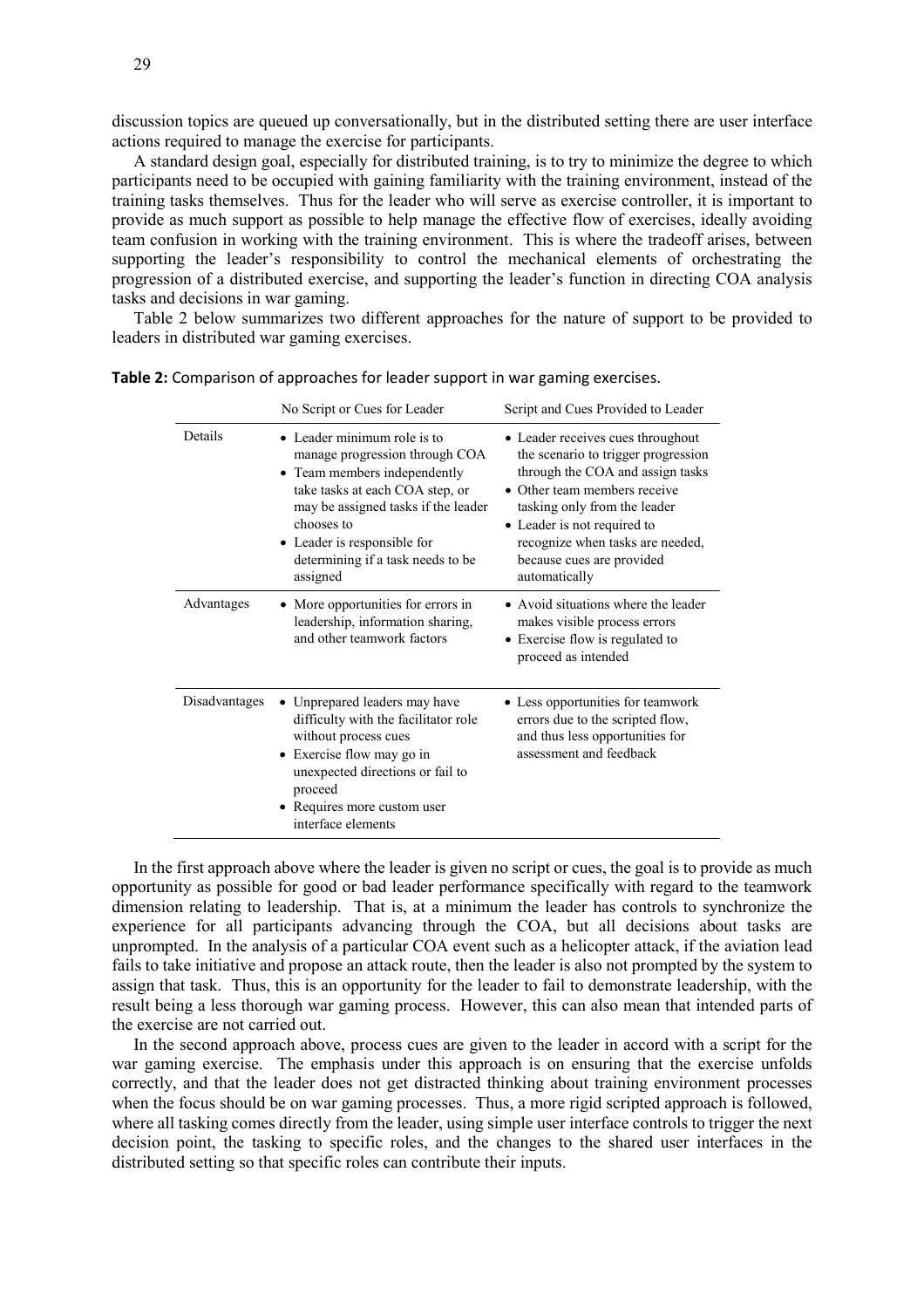To illustrate the contrast between the two approaches, we turn back to the example where the aviation lead needs to pick a route for a helicopter attack. In the first approach with no leader cues, the aviation lead needs to have a way to take the task of selecting a route based on initiative. So this requires a user interface action to start the task, which then opens the additional user interface elements for selecting the route –displaying several optional routes and an input tool. Or if the aviation lead fails to take this task, then the leader has a similar user interface control for assigning the task, again based on initiative. In the second approach, as soon as the exercise is advanced to the COA event involving the planned helicopter attack, the leader is given a one-step cue to trigger the tasking and display elements. The optional routes are displayed for all distributed participants, the aviation lead has toolbox controls for selecting a route, and a pre-scripted chat message is sent to all describing the tasking.

In this example, the unscripted approach provides more opportunities for teamwork errors. The aviation lead may fail to contribute a preferred route, the leader may fail to ensure that this input is coming, and other roles may similarly fail to contribute supporting information. However, the unscripted approach also creates more situations where participants may know what to do in terms of war gaming decisions, but not know which user interface controls to use for those inputs. It also places high visibility on the leader role as exercise controller. For situations where the leader is under-prepared for the distributed training event, or simply new to the environment, if the leader makes errors with the training environment processes then this can potentially degrade the training experience.

Based on subject matter expert input on this tradeoff, the use of scripting and cues for leaders is the preferred initial approach for several reasons. The scripted approach enables a more automated flow of events and tasking, with the goal of minimizing busy user interface elements and reducing confusion about how to express inputs in the exercise environment. The leader role is the one most significantly impacted by this approach, because the cues mean that leaders are not required to recognize when tasking has been overlooked, and this means there are fewer opportunities to assess the teamwork factor of leadership. However, for other roles, their tasking can appear to come from the leader under either approach, and they still have many opportunities for teamwork behaviors – sharing information, and supporting each other across functional areas. In addition, although a script and cues may constitute a degree of coaching or a training intervention for the leader and indirectly for the team by extension, the initial goal is not to evaluate training interventions in isolation for this research effort. Instead, the intent is to assess the teamwork competencies when a team trains in war gaming. If the leader is given a script and cues, this helps ensure that the data collected reflect behaviors associated with a level of war gaming training. Nevertheless, a modified approach to be explored in the future is to design a training sequence that transitions from a higher level of leader support as initial scaffolding, to a reduced level of support where cues are taken away as participants and especially the leader gain familiarity with the training environment.

#### **2.3. Tradeoffs in Sequencing Team Member Inputs**

This tradeoff is concerned with how the exercise flow is designed, and the collaborative process established for the command staff team performing war gaming. Especially in a distributed setting, collaboration can be hindered when there is uncertainty as to what other team members are doing. So this leads to a design question regarding the choice of a more parallel versus serial exercise workflow, a distinction that refers to how different team members make decisions and contribute inputs during the process. War gaming is conducted as a team, to refine and synchronize plans for each event in a COA. When the staff consider a COA event such as a helicopter attack, there may be several inputs or decisions related to that event, to be contributed by different roles. If participants work in parallel, they are less aware of what others are working on (if anything), but there is a time saving element in working independently. If participants work serially, the entire team focuses on a single particular topic or decision at the same time. All team members know the question at hand, and have a greater awareness of what others are thinking about, but also this means that more thinking takes place "on stage" with a certain amount of added pressure for deliberative processes. Table 3 below describes two contrasting approaches for structuring the collaborative process, using either a more parallel or serial workflow.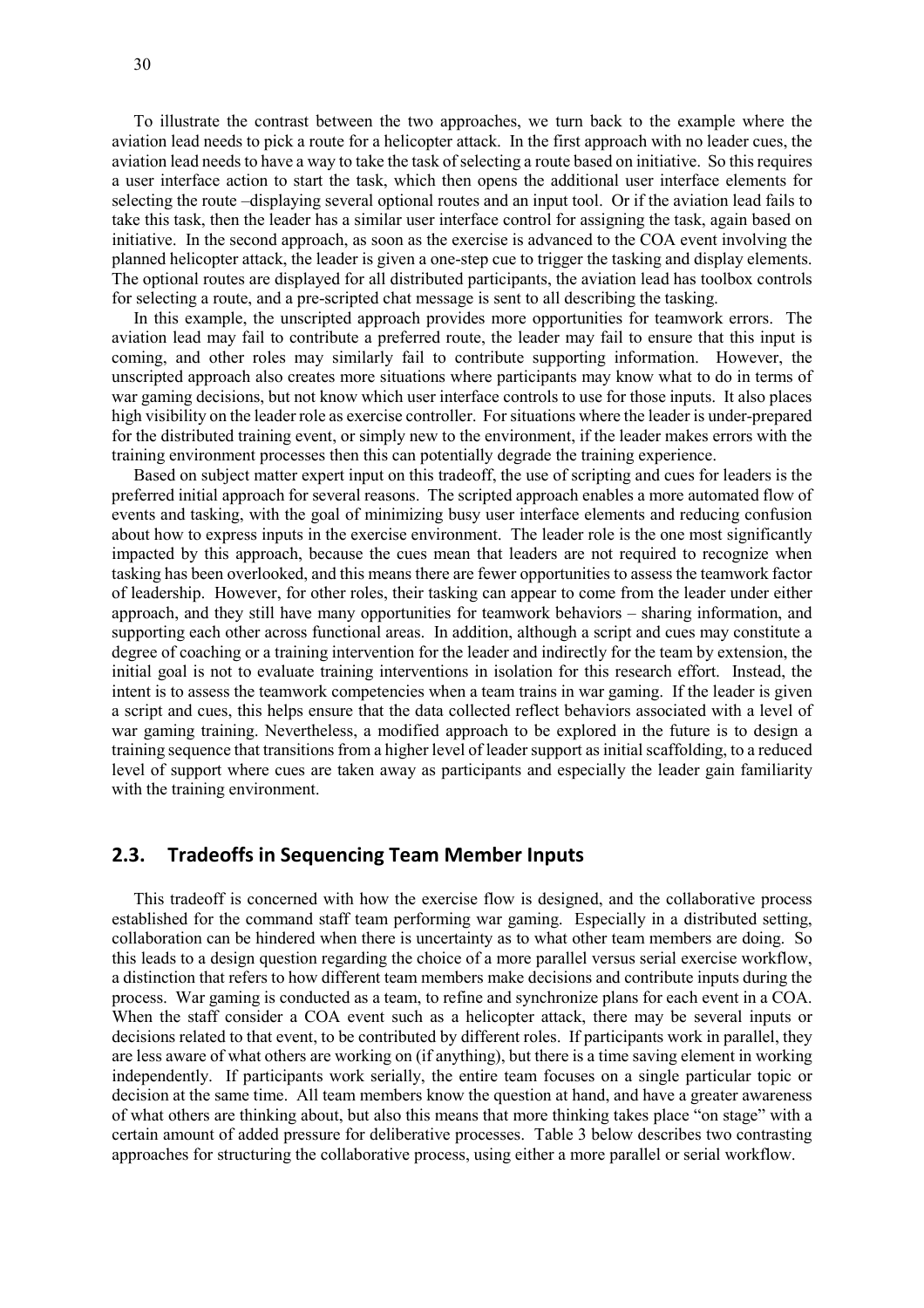|               | Parallel and Independent                                                                                                                                                                                                                                              | Serial and Fully Collaborative                                                                                                                                                                                                                                       |
|---------------|-----------------------------------------------------------------------------------------------------------------------------------------------------------------------------------------------------------------------------------------------------------------------|----------------------------------------------------------------------------------------------------------------------------------------------------------------------------------------------------------------------------------------------------------------------|
| Details       | Participants in different roles sign<br>up for tasks so others know they<br>will work on them<br>• Different participants may be<br>working on different inputs<br>simultaneously<br>• Inputs and decisions are worked<br>out independently before<br>submitting them | • Leader assigns tasks by role; all<br>participants focus on the same<br>task or topic simultaneously<br>Inputs are made "on stage" in a<br>collaborative process with the<br>entire team seeing decisions as<br>they are made                                       |
| Advantages    | More parallel independent work,<br>especially when calculations are<br>needed<br>More discrete decisions for<br>assessment                                                                                                                                            | • Resembles the collaborative<br>process in real-world war gaming<br>• All roles see decision-making<br>process firsthand<br>• Heightened collaboration on each<br>task potentially leads to more<br>opportunities for supportive<br>behavior in information sharing |
| Disadvantages | • Less fluid exercise flow<br>• Less engaging when distributed<br>roles are working independently<br>• Potentially more opaque decision-<br>making                                                                                                                    | • Reduced situations where tasks<br>need to be offloaded, which<br>means less opportunities for<br>backup behaviors<br>• Potentially more time consuming                                                                                                             |

**Table 3:** Comparison of approaches for sequencing team inputs in war gaming exercises.

On one hand, independent work by individuals in parallel would seem to yield more structured opportunities to identify the individual versus team factors in decisions. If participants in different roles need to take overt actions to assume tasks, then there are also opportunities for backup behaviors when different roles or the leader see that there are needed tasks that have not been taken. This can happen regularly with the command staff engaged in war gaming, as officers serving in one role may have past experience in other warfighting functional areas, and therefore readily exhibit backup behaviors. In a training environment constructed to collect explicit data points for who takes what tasks and when, there are greater opportunities to use these data for teamwork assessment. However, parallel work makes for a more opaque decision-making process, especially in a distributed trainer where participants may be in remote locations.

According to subject matter expert input, real-world war gaming is conducted more as a group discussion. Although the process is managed, in the sense that the leader initiates the discussion for each topic, inputs are more free-flowing as individual roles take the floor and step through their decision-making with an open opportunity for inputs from other roles. This is likely to be more engaging even for roles not directly involved in a COA event or topic, as they can see the decisions unfold along with the underlying reasoning, which may be less apparent if the workflow involves more parallel independent decisions. For these reasons, the initial distributed trainer design is planned around a serial, fully collaborative workflow, with its resemblance to real-world war gaming. Although the data stream under this workflow likely has less clear boundaries between collaborative contributions from different roles during discussions, and thus there are less opportunities to assess teamwork factors such as supporting behavior, the actual teamwork under this exercise design is likely to be more effective. A related benefit to the fully collaborative team workflow in real-world war gaming is that it likely produces more shared awareness of the battlefield decision points and synchronized planning objectives. These effects can be measured during the exercise with probing questions about team cognition.